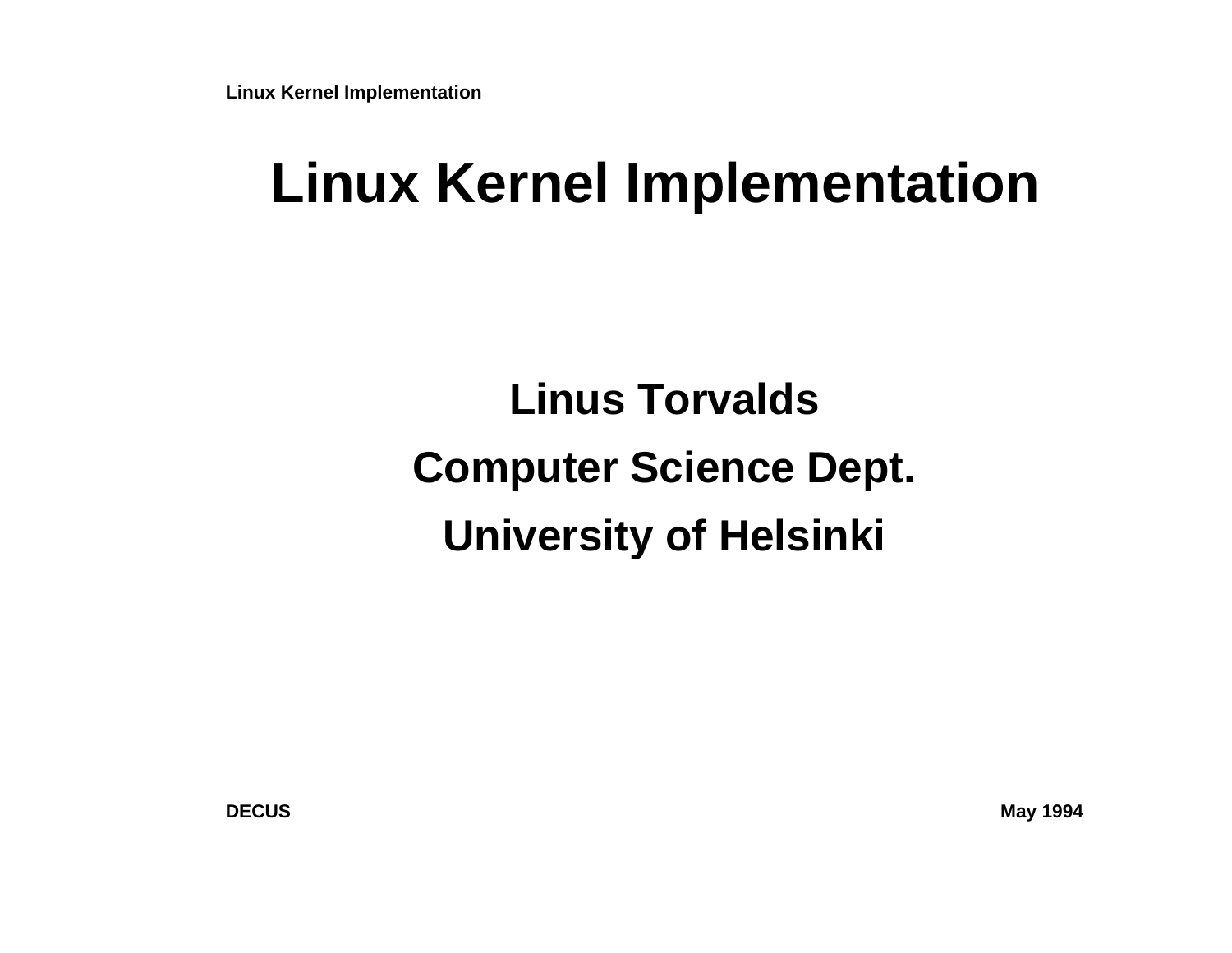### **Contents**

- **• Design Issues**
- **•Basic Design**
- **•Development Cycle**
- **• Process Management**
- **• Filesystem**
- **• Memory Management**
- **• Work in Progress**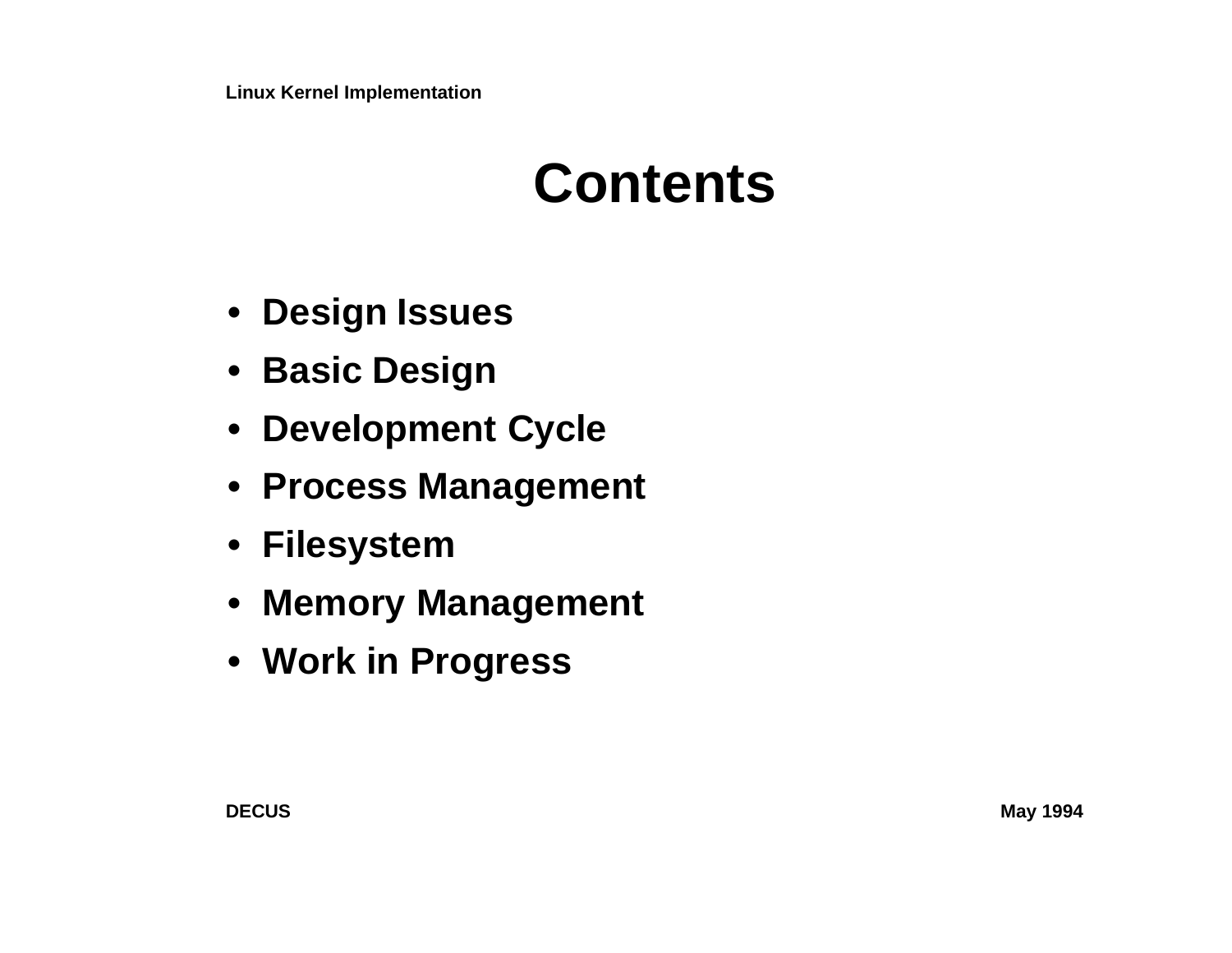# **Design Issues**

- **• KISS**
	- **– Keep It Simple, Stupid**
- **• Compatibility**
- **• Maximize performance**
	- **– don't penalize good hardware**
- **• Keep it expandable**
	- **– avoid code or features locking us to a specific design**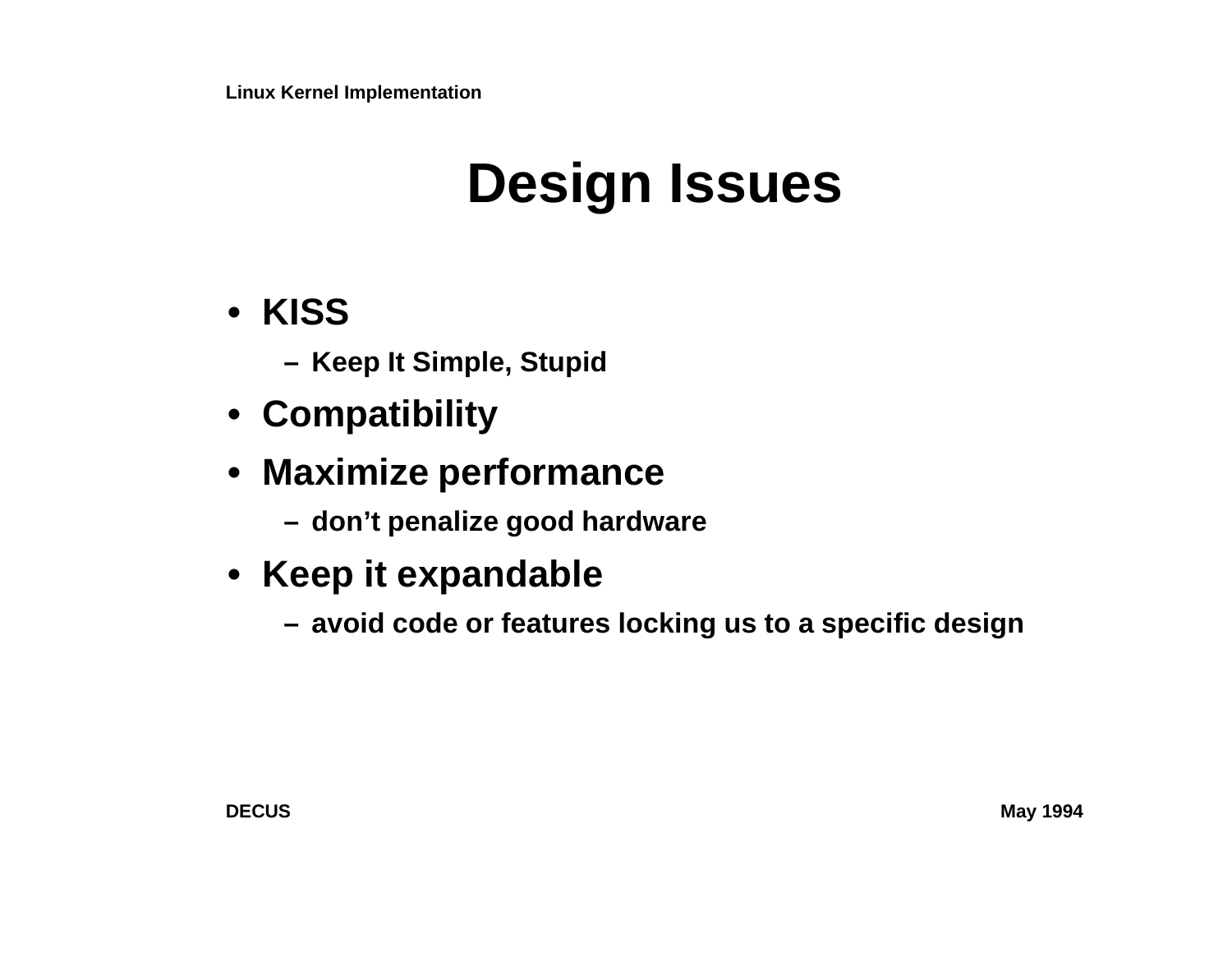## **Basic Design**

### **• Monolithic Kernel**

- **– Straightforward to code**
- **– modularization through coding**

#### **• Non-pre-emptible**

**– avoids races and locking on kernel internal data structures**

#### **• Machine-specific**

- **– 176 000 lines of code**
- **– 88 000 of which are device drivers..**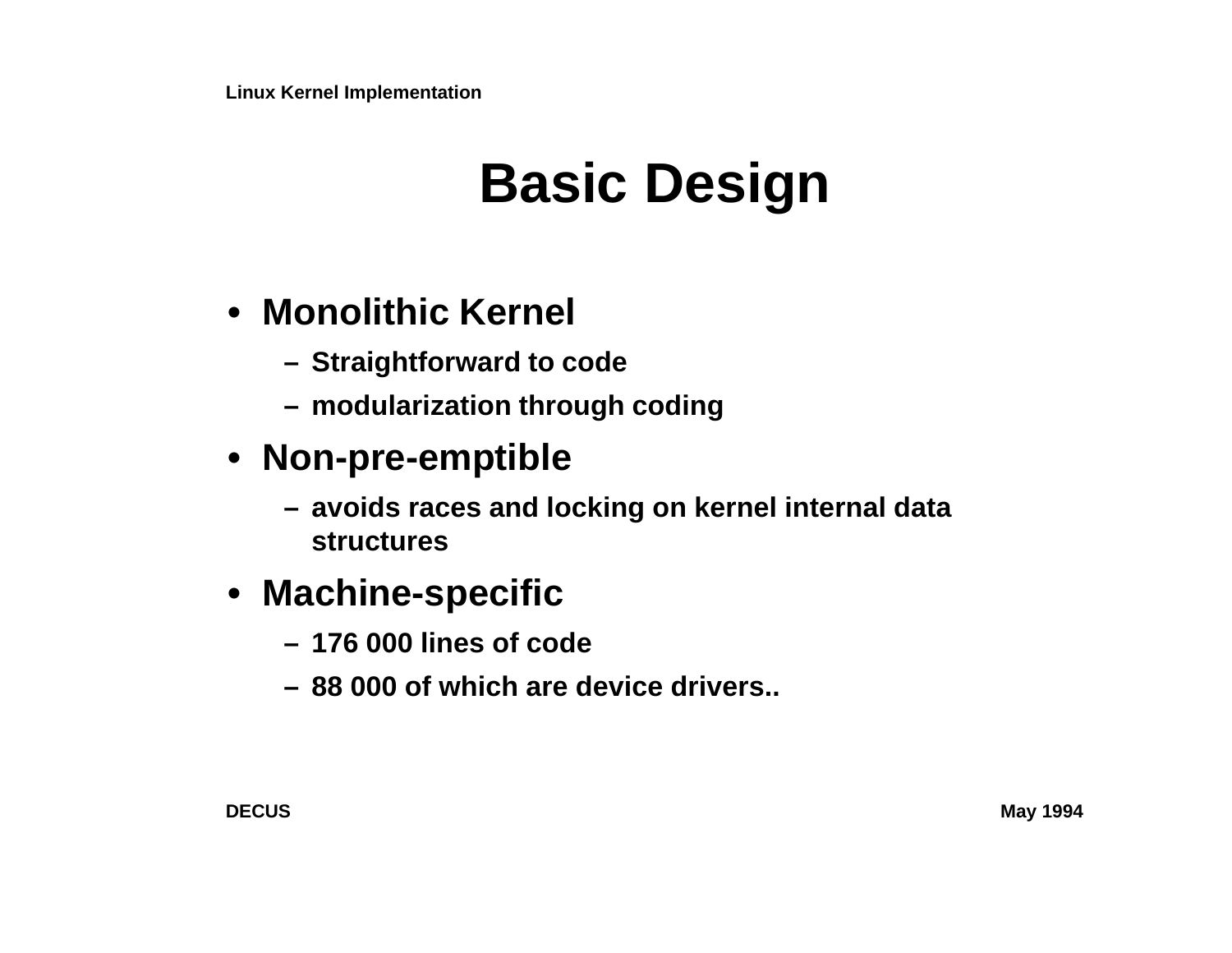### **Development Framework**

- **• Open development tree**
	- **– ANSI C with 1TBS (K&R) layout**
	- **– major parts in separate subdirectories**
- **• Fast feedback**
	- **– quick bugfixes**
- **• Modularized development**
	- **– hierarchy of responsible developers**
	- **– but "outside" intervention encouraged**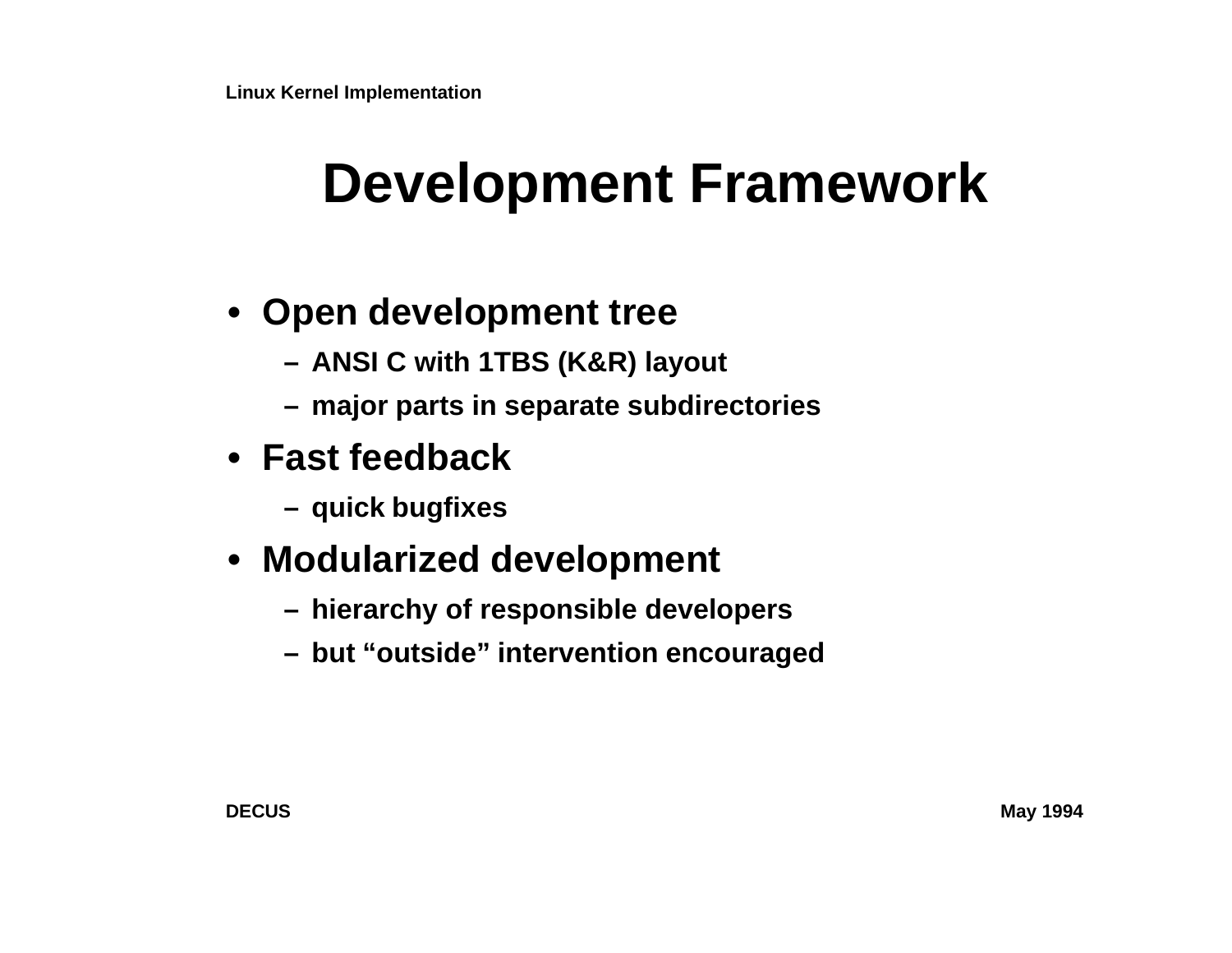### **Process Management**

- **• Fundamental kernel routines**
	- **– Scheduling**
	- **– Interrupt and DMA handling**
	- **– Exception handling**
- **• ABI**
	- **– system call interface**
	- **– signal handling**
	- **– segmentation and v86-mode**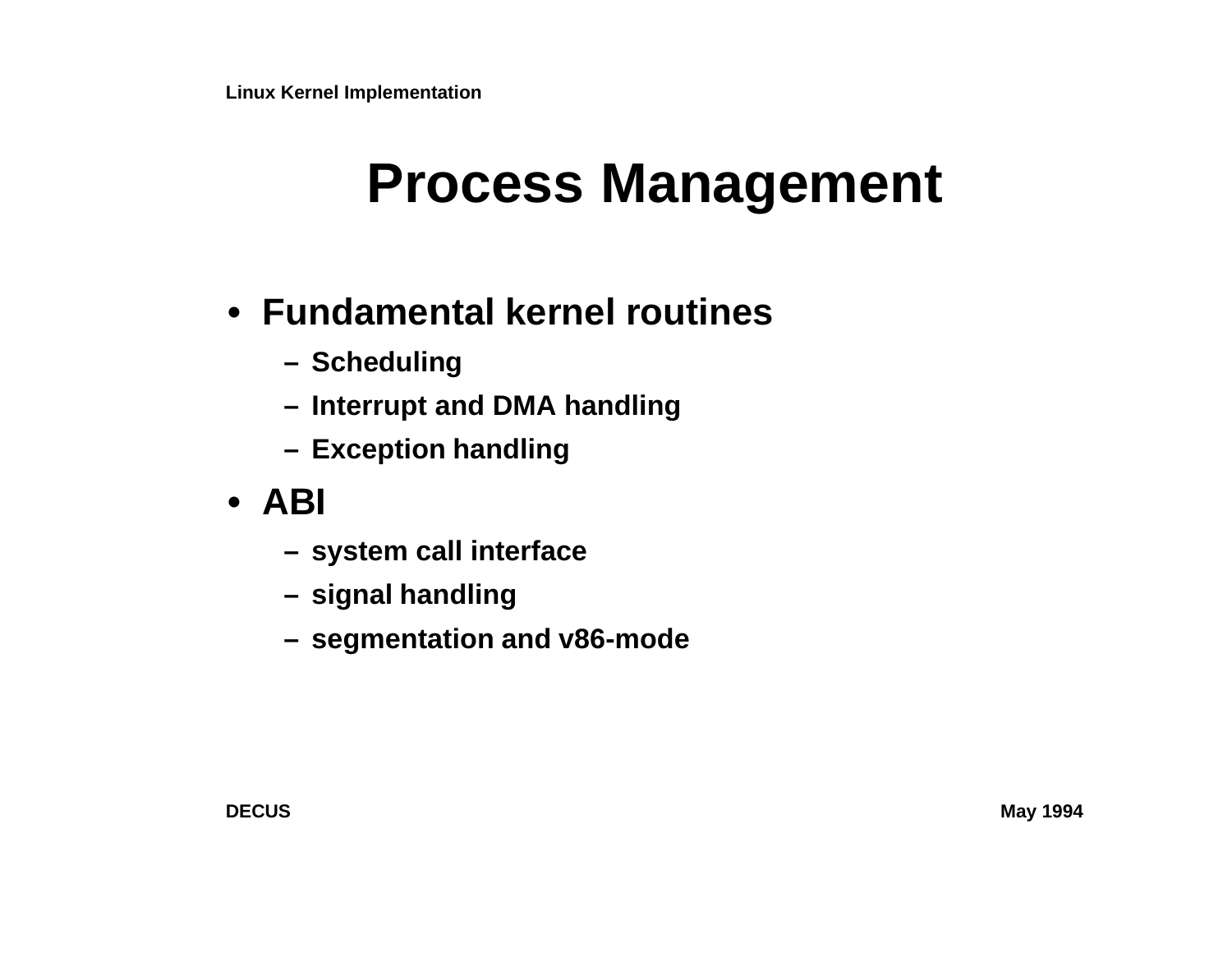# **Scheduling Example**

### **• Traditional**

**sleep\_on(&event\_queue); ordown(&event\_counter);**

#### **• Linux**

```

add_wait_queue(&event_queue);
current->state = TASK_SLEEPING;if (!event)
 schedule();
current->state = TASK_RUNNABLE;
remove_wait_queue(&event_queue);
```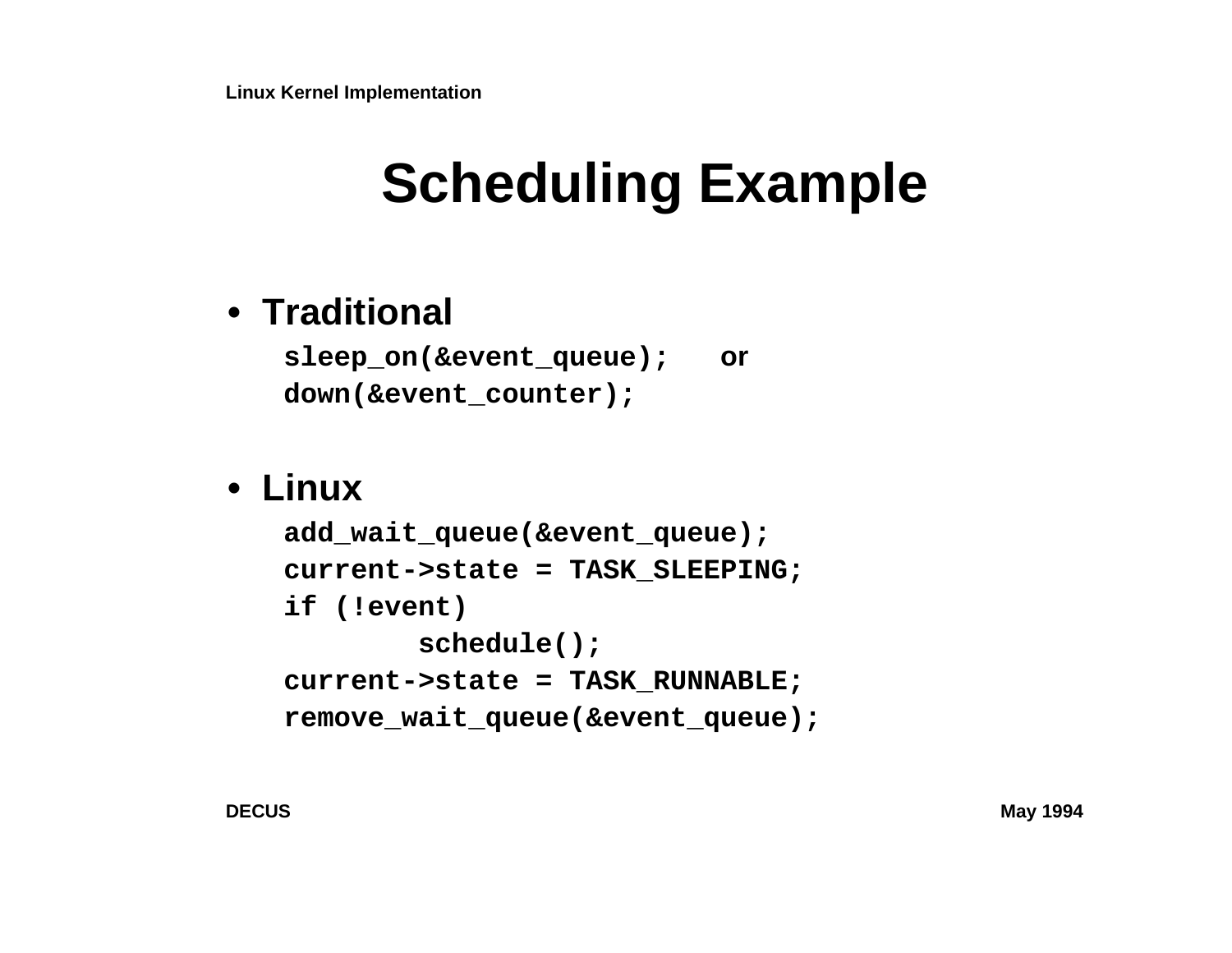### **Filesystems**

### **• Virtual File System layer**

- **– independent fileystems**
- **– virtualizes the filesystem interfaces**
- **– gives the user a unified filesystem layout**
- **– handles FS buffering**

### **• Low-Level File System Components**

- **– UNIX filesystems: ext2, xfs, NFS, minix, sysv**
- **– data sharing: msdos, OS/2, iso9660**
- **– virtual: /proc**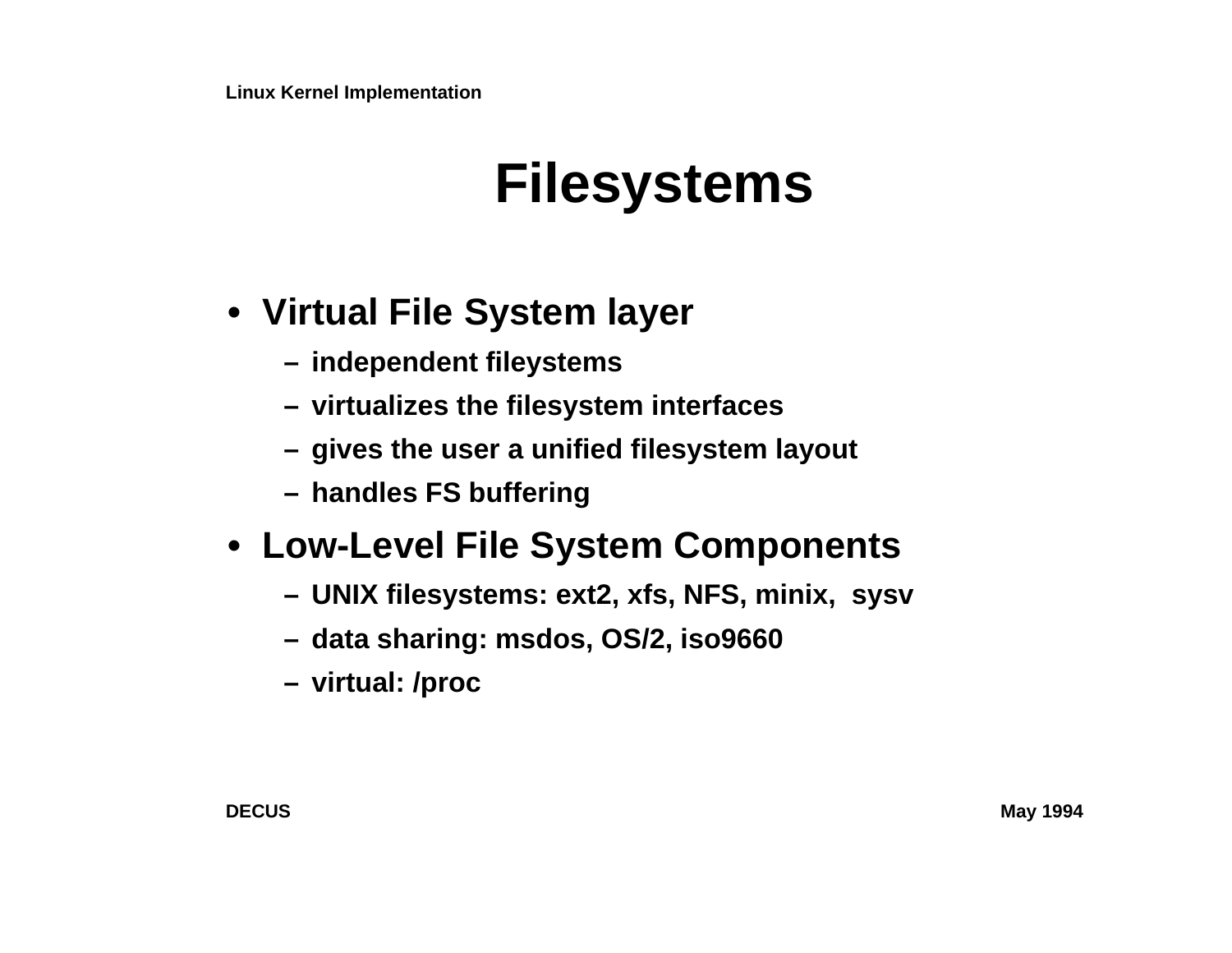## **VFS Function Switch**

### **• Super-block operations**

**– read\_inode(), notify\_change(), write\_inode(),** put inode(), put\_super(), write\_super(), **statfs(), remount\_fs()**

### **• Inode operations**

```

– create(), lookup(), link(), unlink(),
 symlink(), mkdir(), rmdir(), mknod(),
rename(), readlink(), follow_link(), bmap(),truncate(), permission()
```
### **• File operations**

```

– lseek(), read(), write(), readdir(),
 select(), ioctl(), mmap(), open(), release(),fsync()
```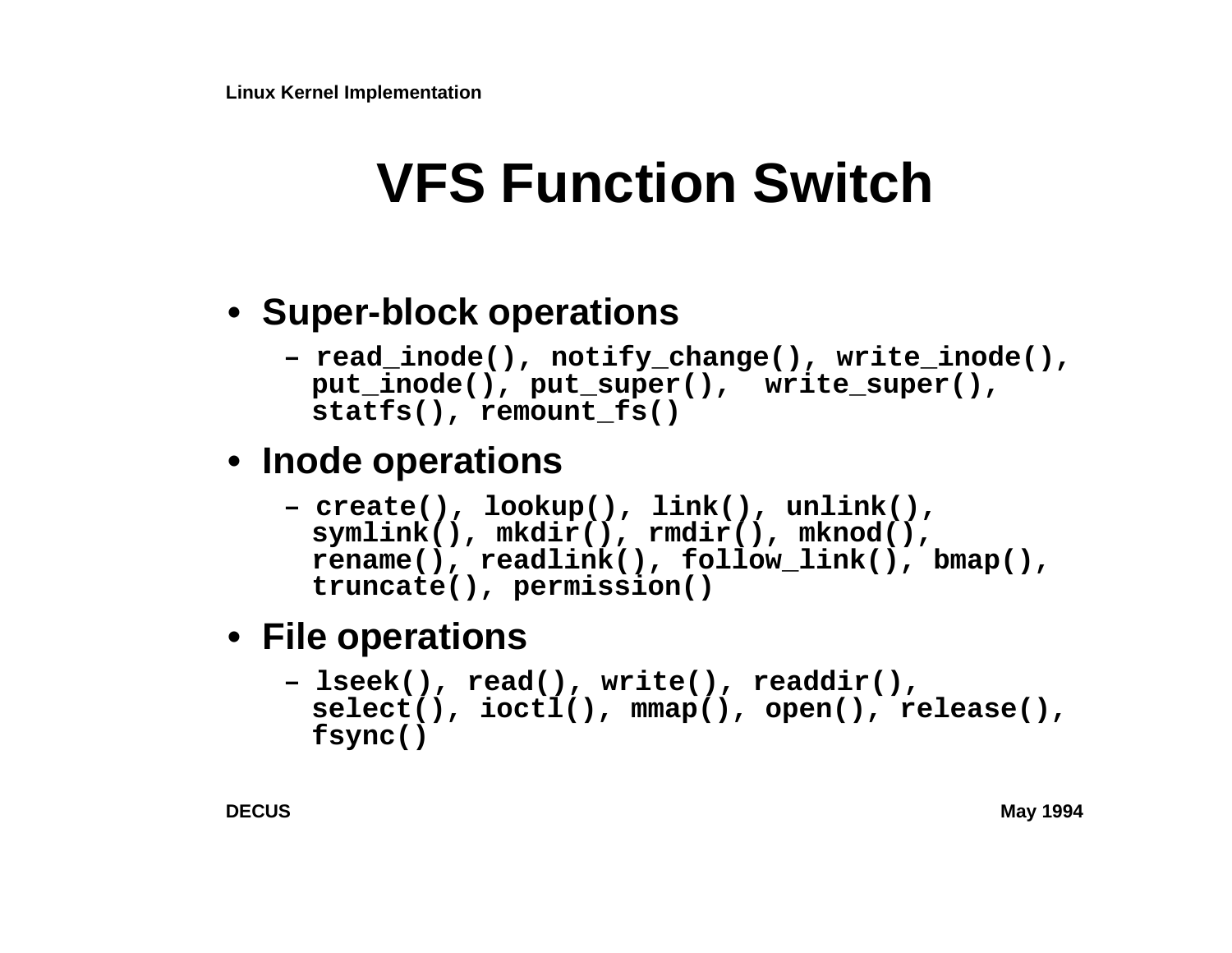## **Memory Management**

#### **• Fundamental resource**

- **– Kernel internal data**
- **– User process memory**
- **– IO buffering**
- **– shared memory**

#### **• Maximize memory use**

- **– minimize free memory**
- **– maximize memory re-use**